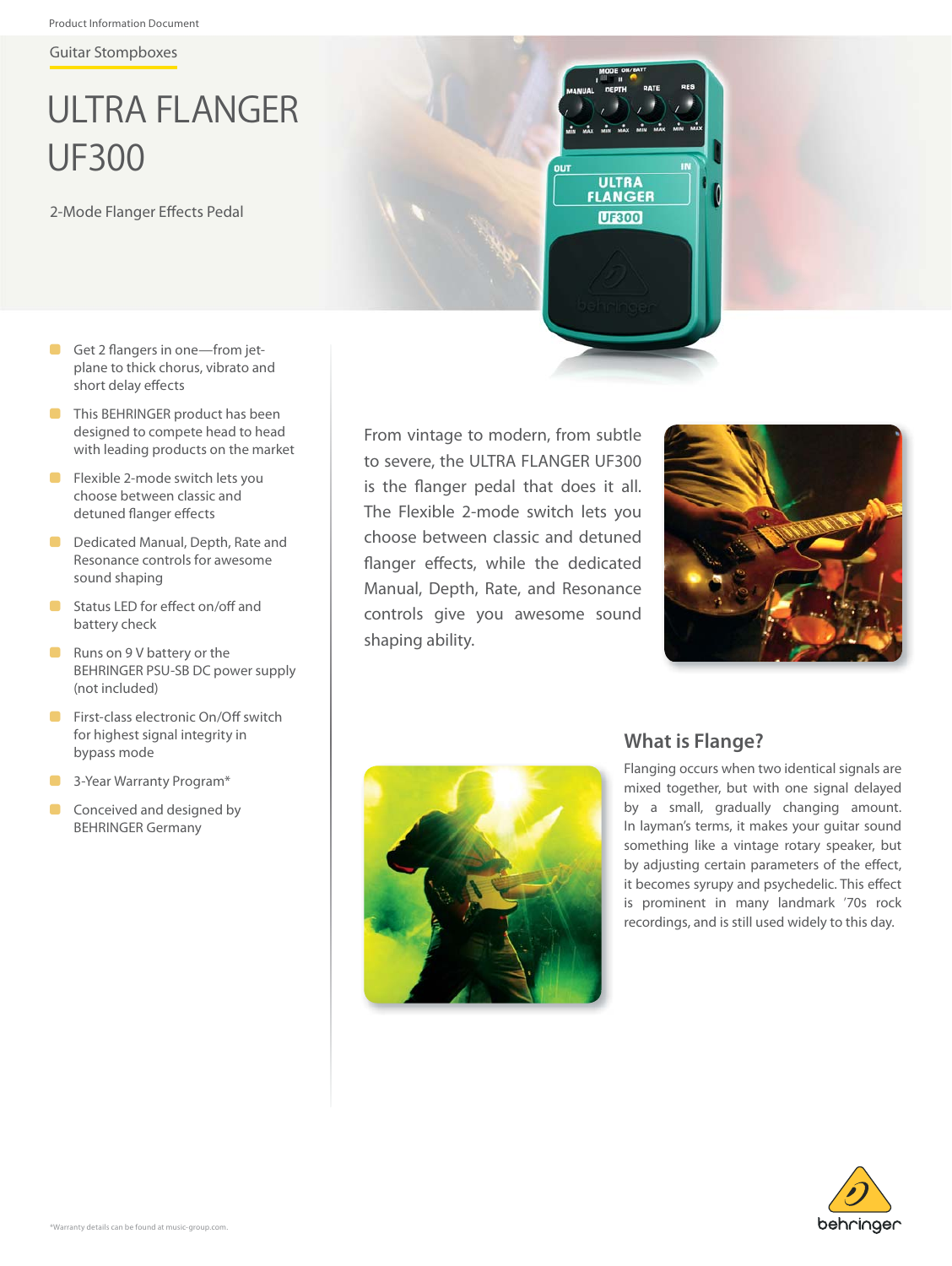Guitar Stompboxes

## ULTRA FLANGER UF300

2-Mode Flanger Effects Pedal

#### **Two Flangers in One**

The UF300 offers two modes of operation: Mode I with its negative feedback, and Mode II for positive feedback. In Mode I, the signal is inverted before it is mixed with the original. Because Mode II doesn't invert the signal, the resulting sound is more out of tune with the original, making the UF300 ideal for vibrato-style effects.





#### **It's Easy**

Tweak either mode with the dedicated Manual, Depth, Rate and Res(onance) controls. The status LED tells you when it's activated, and the first-rate on/off switch maintains incredible signal integrity in bypass mode. You can power the UF300 flange-of-all-trades with a 9 V battery or ou[r PSU-SB D](http://www.behringer.com/EN/Products/PSU-SB.aspx)C Power Supply (not included).

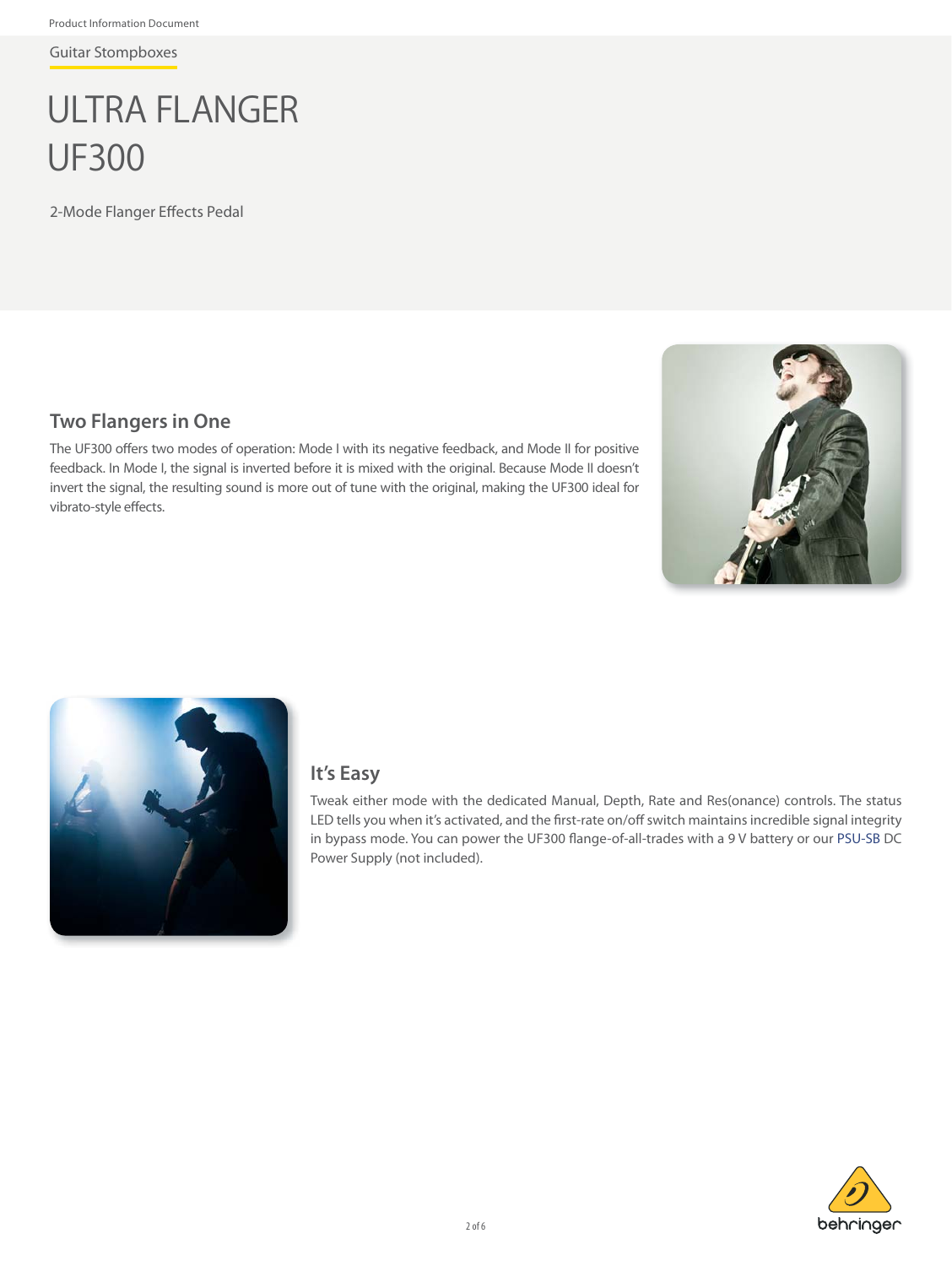Guitar Stompboxes

## ULTRA FLANGER UF300

2-Mode Flanger Effects Pedal

#### **Sound Value**

The ULTRA FLANGER UF300 packs a huge variety of classic and modern modulation-based sounds into one convenient, affordable package. If you've got the fever for flanging, stop by your BEHRINGER dealer and grab the UF300 today, or order online!





### **You Are Covered**

We always strive to provide the best possible Customer Experience. Our products are made in our own MUSIC Group factory using state-of-the-art automation, enhanced production workflows and quality assurance labs with the most sophisticated test equipment available in the world. As a result, we have one of the lowest product failure rates in the industry, and we confidently back it up with a generous [3-Year Warranty program.](http://www.music-group.com/warranty.aspx)

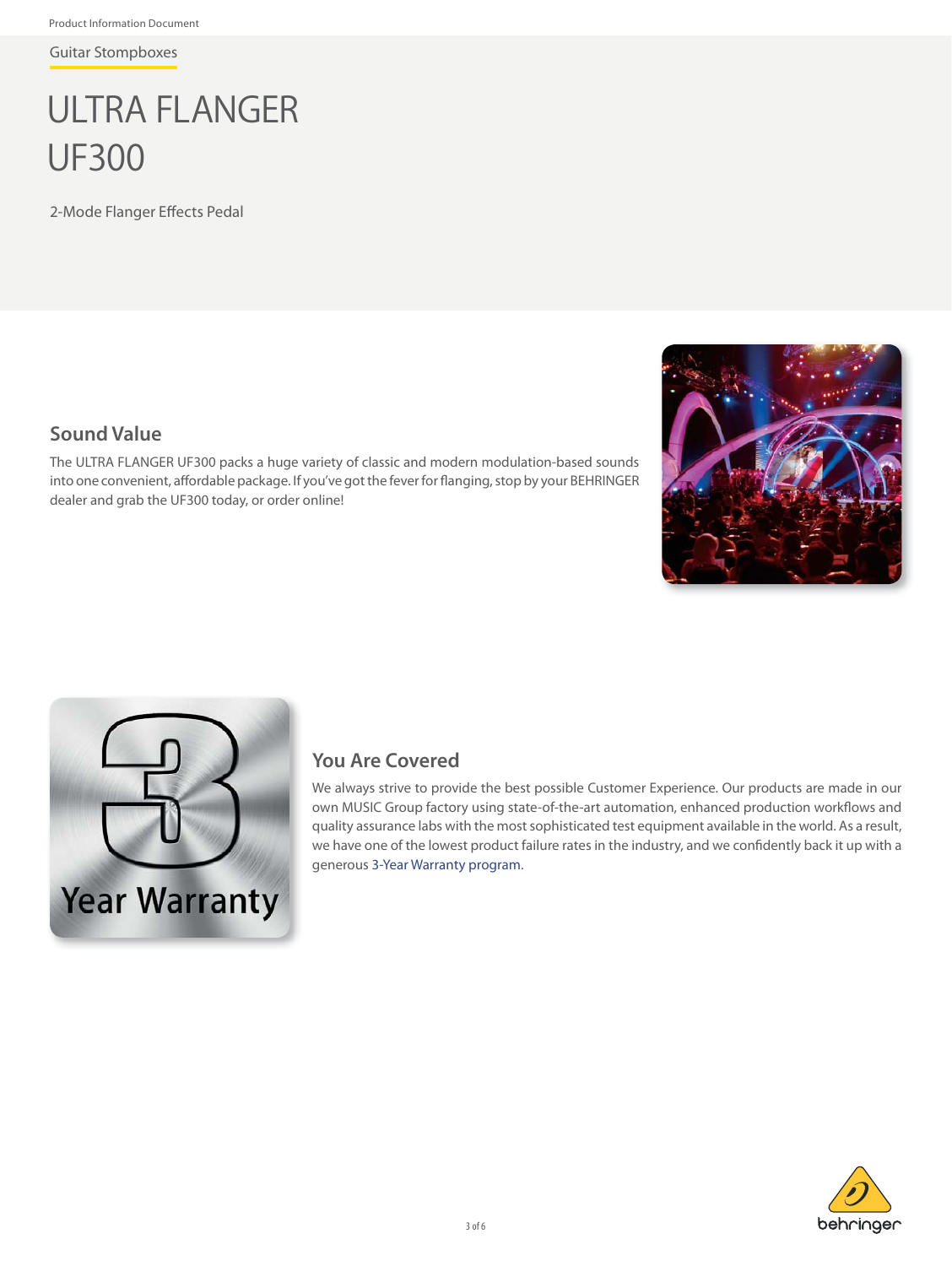Product Information Document

Guitar Stompboxes

## ULTRA FLANGER UF300

2-Mode Flanger Effects Pedal



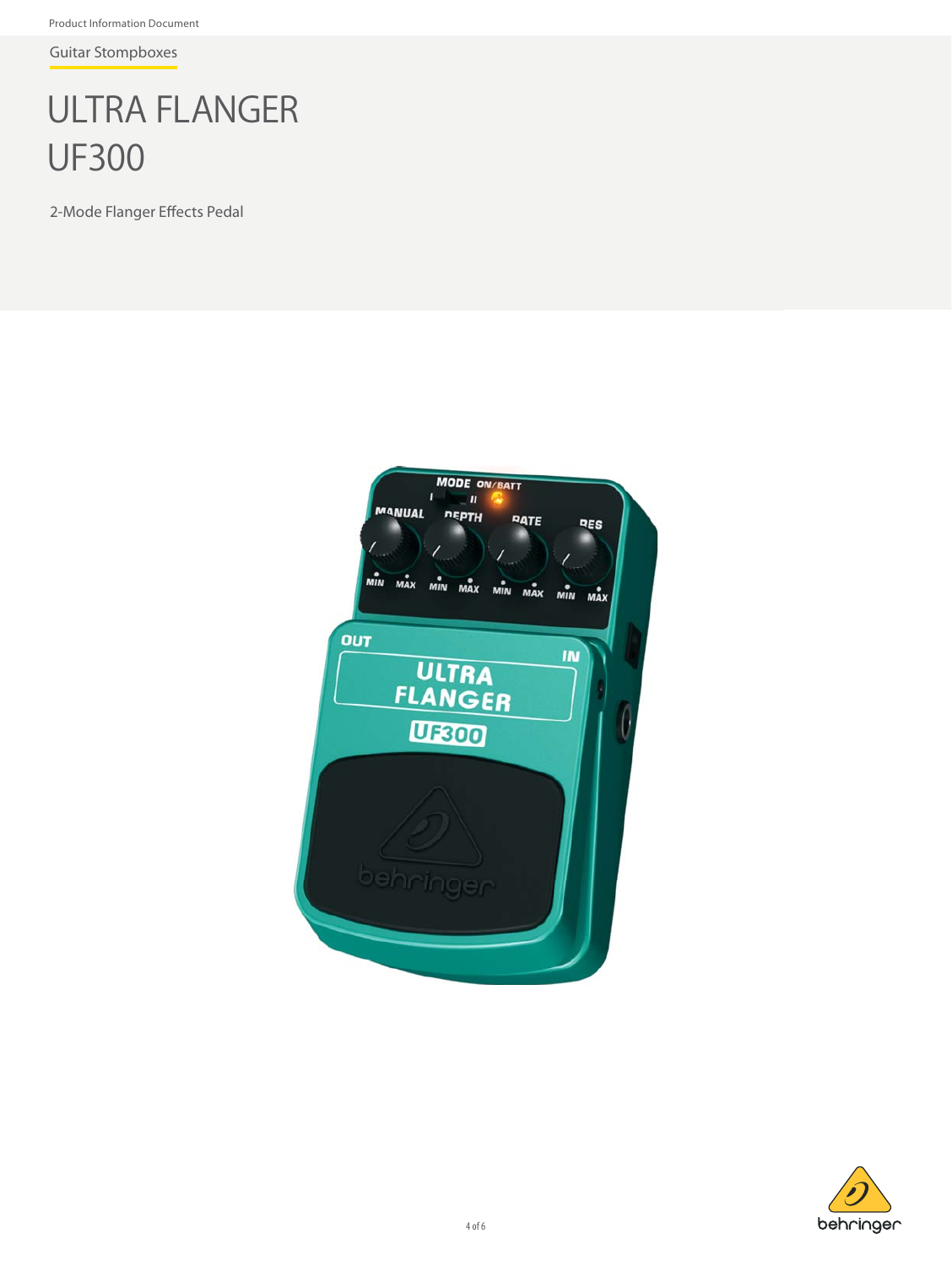Product Information Document

Guitar Stompboxes

## ULTRA FLANGER UF300

2-Mode Flanger Effects Pedal